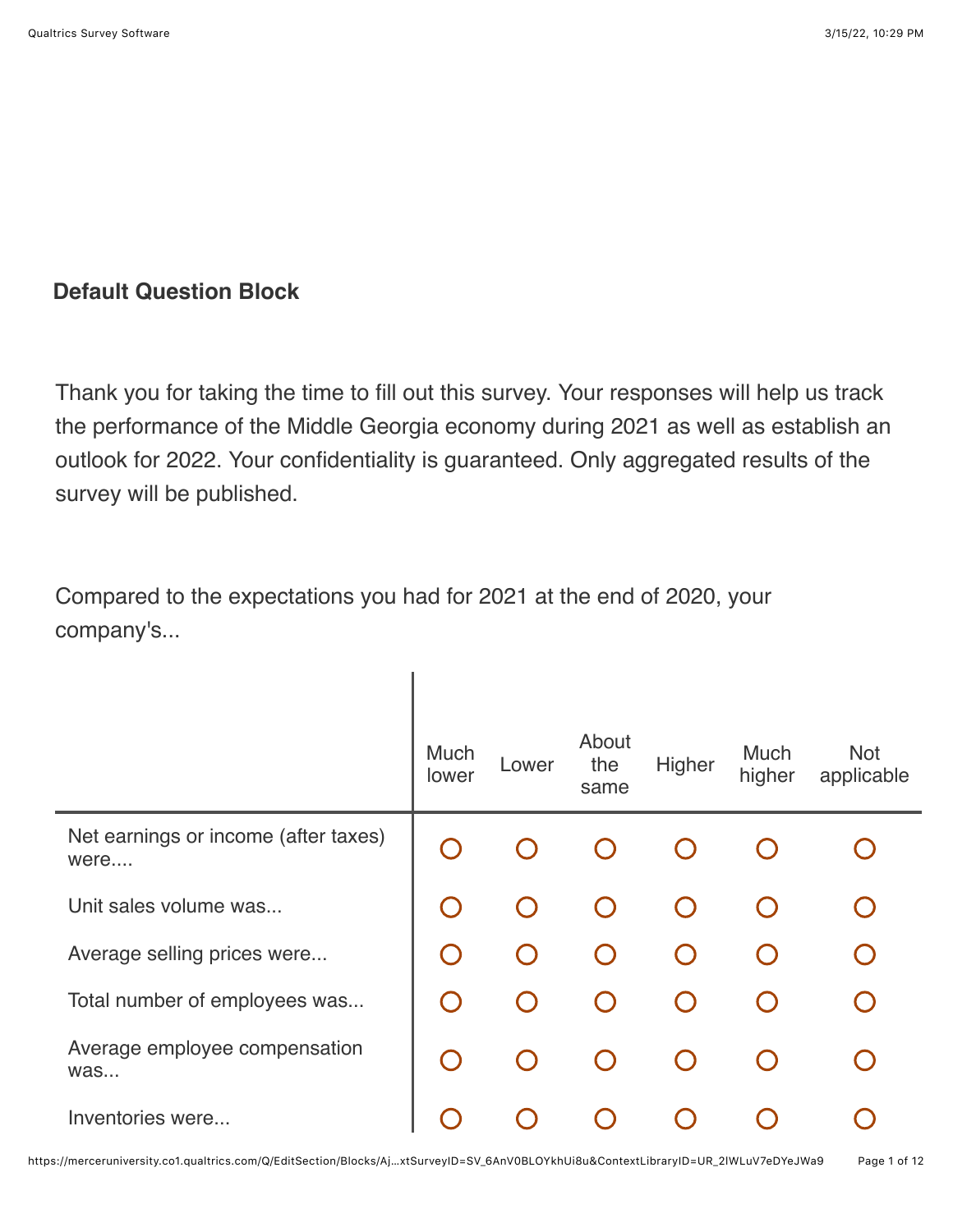were...

Ability to obtain financing was... Capital expenditures for plant and/or physical equipment were… Non-labor, non-capital costs were... Accounts payable that are past due

|  |  | $\begin{array}{ccccccccccccccccc} \circ & \circ & \circ & \circ & \circ & \circ & \circ \end{array}$ |  |
|--|--|------------------------------------------------------------------------------------------------------|--|
|  |  | $\begin{array}{ccccccccccccccccc} \circ & \circ & \circ & \circ & \circ & \circ & \circ \end{array}$ |  |
|  |  | $\begin{array}{ccccccccccccccccc} \circ & \circ & \circ & \circ & \circ & \circ & \circ \end{array}$ |  |
|  |  | $\begin{array}{ccccccccccccccccc} \circ & \circ & \circ & \circ & \circ & \circ & \circ \end{array}$ |  |

You indicated that your net earnings or income (after taxes) during 2021 were higher, much higher, lower or much lower than your expectations at the end of 2020. What was the most important reason for this difference?

- $\bigcirc$  Changes in sales volume
- $\bigcirc$  Changes in costs
- Changes in selling prices
- Seasonal changes
- Other (please specify)

Please rank the three most significant obstacles that applied to your business during 2021. Enter 1 next to the most important, 2 next to second most important and 3 next to third most important.

| <b>Taxes</b>        |
|---------------------|
| Inflation           |
| Poor sales          |
| Access to financing |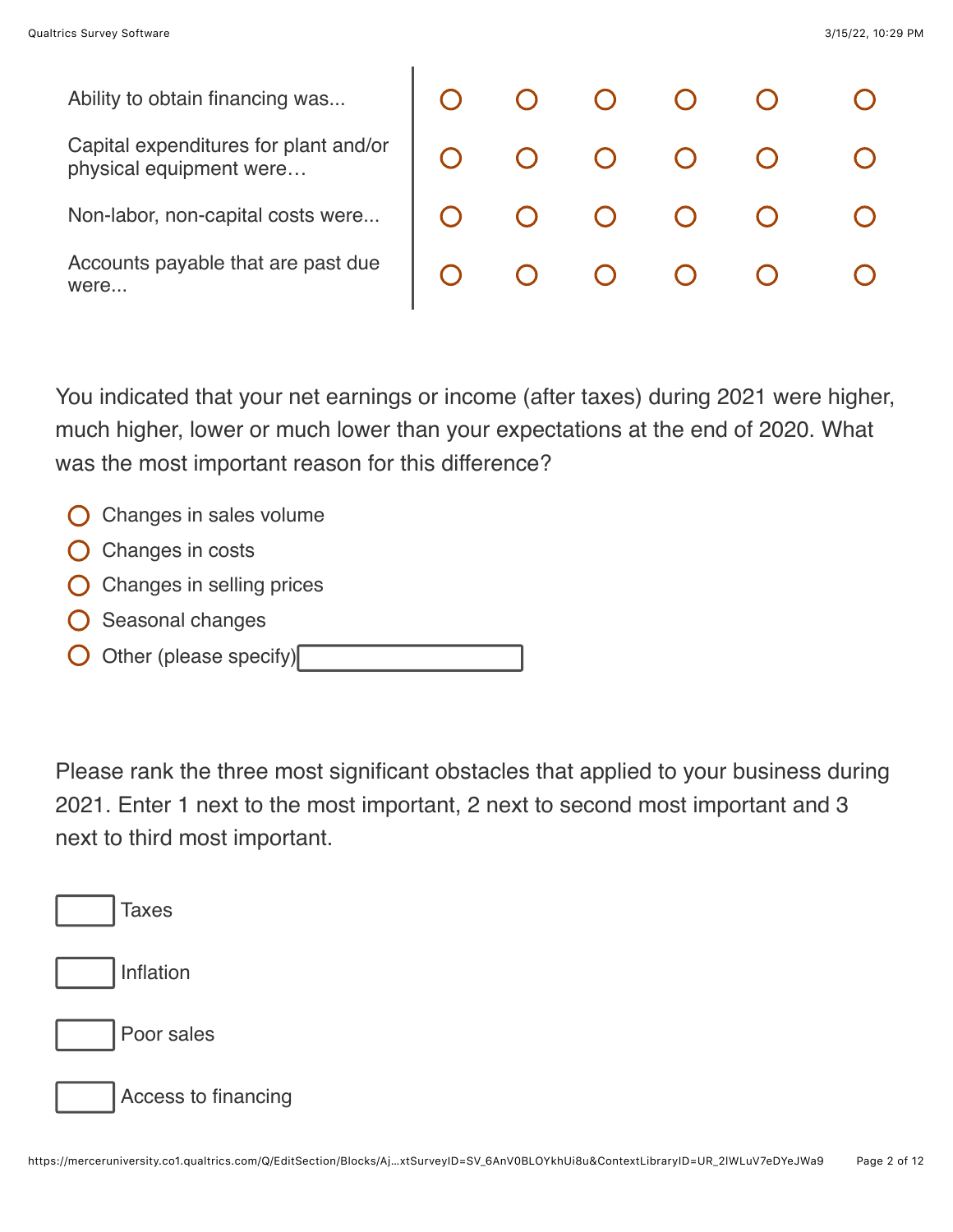| Interest rates                         |
|----------------------------------------|
| Cost of labor                          |
| Quality of labor                       |
| Government regulations and/or red tape |
| Other (please specify)                 |

You indicated that one of the three most significant obstacles that applied to your business during 2021 was "government regulations and/or red tape." Could you identify if such regulations and/or red tape were at...

- **O** The federal government level
- $\bigcirc$  The state government level
- $\bigcirc$  The local government level
- Other (please specify)

Did you have any difficulty finding employees with particular labor skill sets during 2021? If so, what labor skill sets were the most difficult to find? Please mark all that apply.

- Sales and customer representatives
- **□ Cashiers and clerks**
- **Office and administration support**
- Laborers and freight/stock/material movers
- Construction workers and supervisors
- Agricultural workers

 $\Box$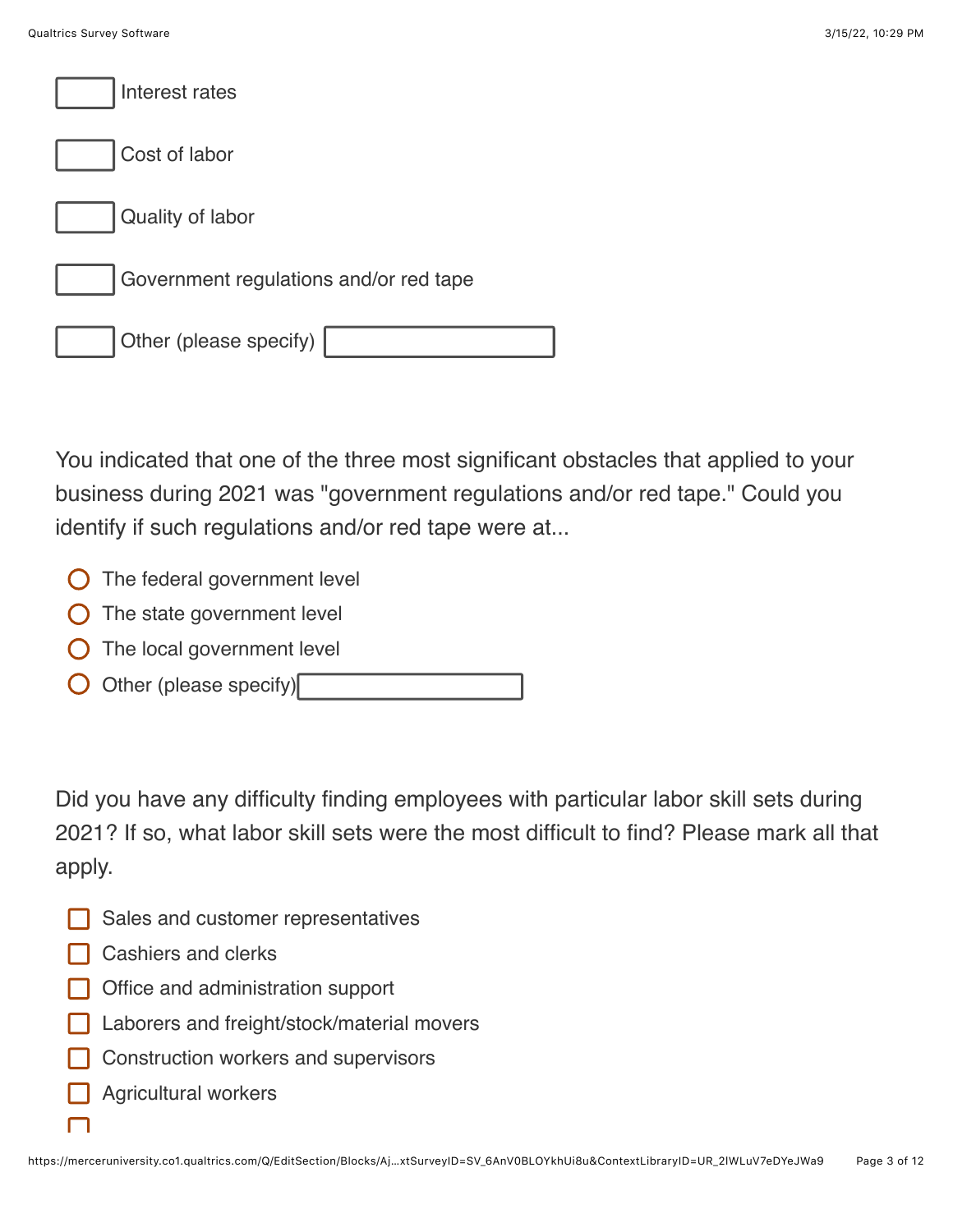- Machinists, welders, cutters, solderers and brazers
- Maintenance and repair workers
- Industrial production managers
- Marketing professionals
- Finance and accounting professionals
- Lawyers and legal representatives
- Healthcare practitioners
- Other (please specify)

Did the increase in tariffs to foreign products (particularly from China) affect your business in 2021?

- $\bigcirc$  It affected my business positively
- $\bigcirc$  It affected my business negatively
- $\bigcap$  It did not affect my business

Do you think that new technology, automation and robots will affect your business in the near future?

- They will have a positive effect on my business
- They will have a negative effect on my business
- They will have no effect on my business

How important are immigrants for your business?

- They are very important
- They are important
- They are not important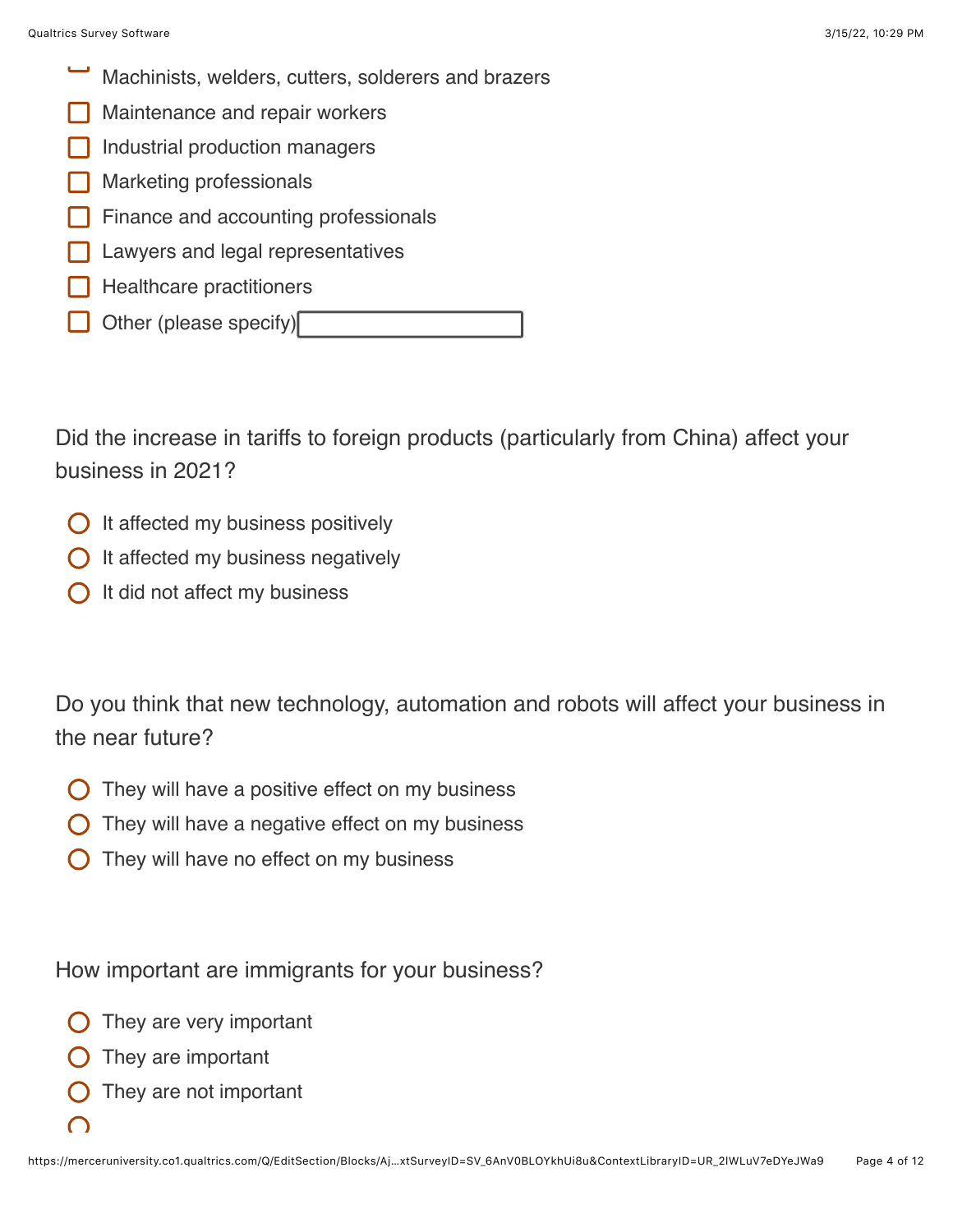They have a negative effect on my business

Do you think that free markets (low taxation and less regulations) are important for economic growth?

I

- $\bigcirc$  They are very important
- $\bigcirc$  They are important
- **O** They are not important
- $\bigcirc$  They have negative effects

Looking ahead to 2022, exclusively for your company, you expect...

|                                                                   | <b>Much</b><br>lower                   | Lower | About<br>the<br>same | Higher    | <b>Much</b><br>higher | <b>Nc</b><br>Applic |
|-------------------------------------------------------------------|----------------------------------------|-------|----------------------|-----------|-----------------------|---------------------|
| Net earnings or income (after taxes) to<br>be                     |                                        |       |                      |           |                       |                     |
| Unit sales volume to be                                           | $\begin{pmatrix} 1 \\ 1 \end{pmatrix}$ |       |                      | $\bigcap$ |                       |                     |
| Average selling prices to be                                      | $\bigcap$                              |       |                      |           |                       |                     |
| Total number of employees to be                                   | $\bigcap$                              |       |                      | $\bigcap$ |                       |                     |
| Average employee compensation to be                               | $\bigcap$                              |       |                      | $\bigcap$ |                       |                     |
| Ability to obtain financing to be                                 | $\bigcap$                              |       |                      | $\bigcap$ |                       |                     |
| Inventories to be                                                 | $\bigcap$                              |       |                      | $\Box$    |                       |                     |
| Capital expenditures for plant and/or<br>physical equipment to be | O                                      |       |                      | $\cap$    |                       |                     |
| Non-capital, non-labor costs to be                                |                                        |       |                      |           |                       |                     |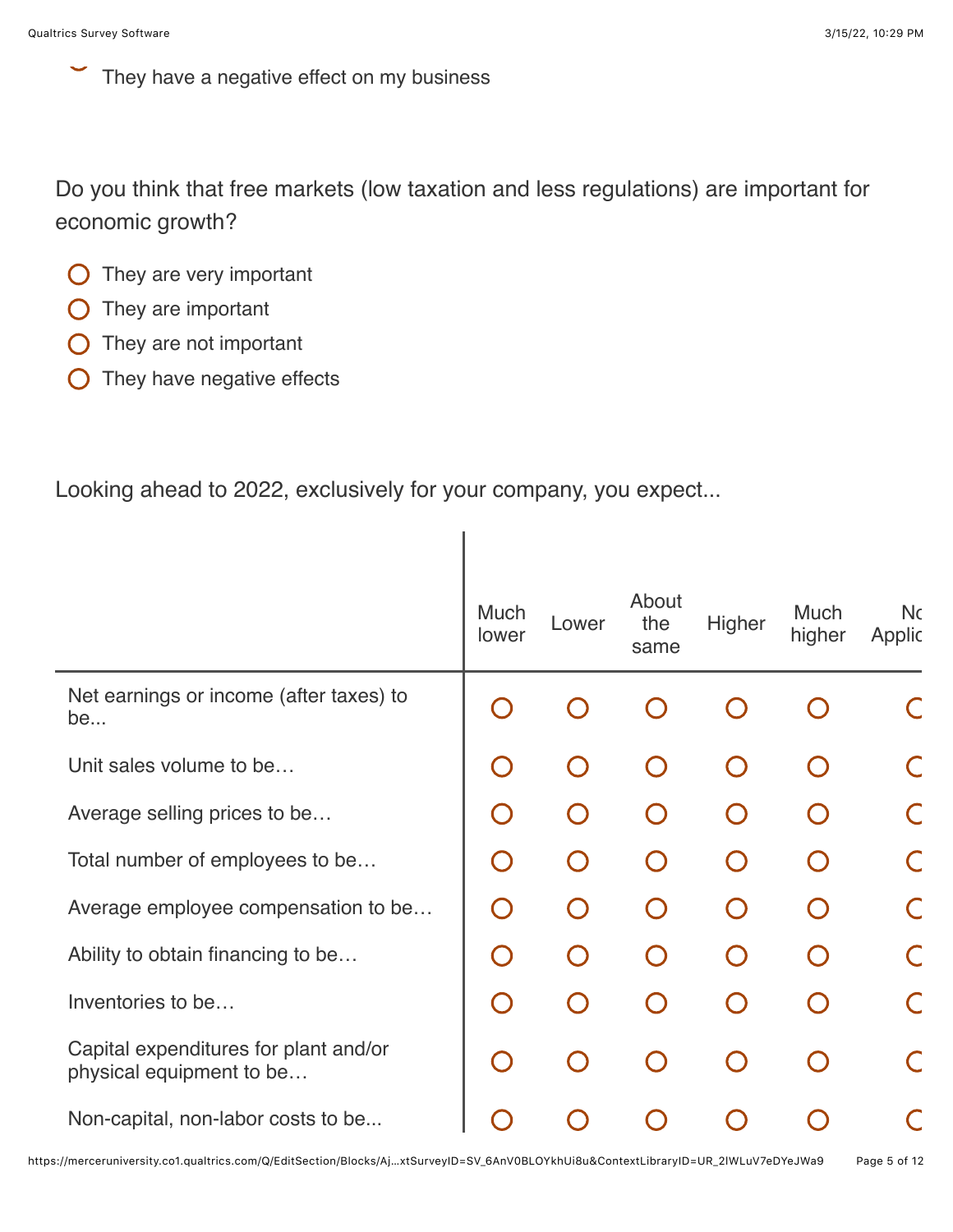| Accounts payable that are past due to be                                                                                                                                                        |  |  |  |
|-------------------------------------------------------------------------------------------------------------------------------------------------------------------------------------------------|--|--|--|
|                                                                                                                                                                                                 |  |  |  |
| You indicated that you expect your net earnings or income (after taxes) in 2022 to be<br>higher, much higher, lower or much lower than they are now. Why do you think this<br>will be the case? |  |  |  |
| Changes in sales volume                                                                                                                                                                         |  |  |  |
| Changes in costs                                                                                                                                                                                |  |  |  |
| Changes in selling prices                                                                                                                                                                       |  |  |  |
| Seasonal changes                                                                                                                                                                                |  |  |  |
| Other (please specify)                                                                                                                                                                          |  |  |  |

Please rank the three most significant obstacles that you expect will apply to your business in 2022. Enter 1 next to the most important, 2, next to the second most important, and 3, next to the third most important.

| <b>Taxes</b>        |
|---------------------|
| Inflation           |
| Poor sales          |
| Access to financing |
| Interest rates      |
| Cost of labor       |
| Quality of labor    |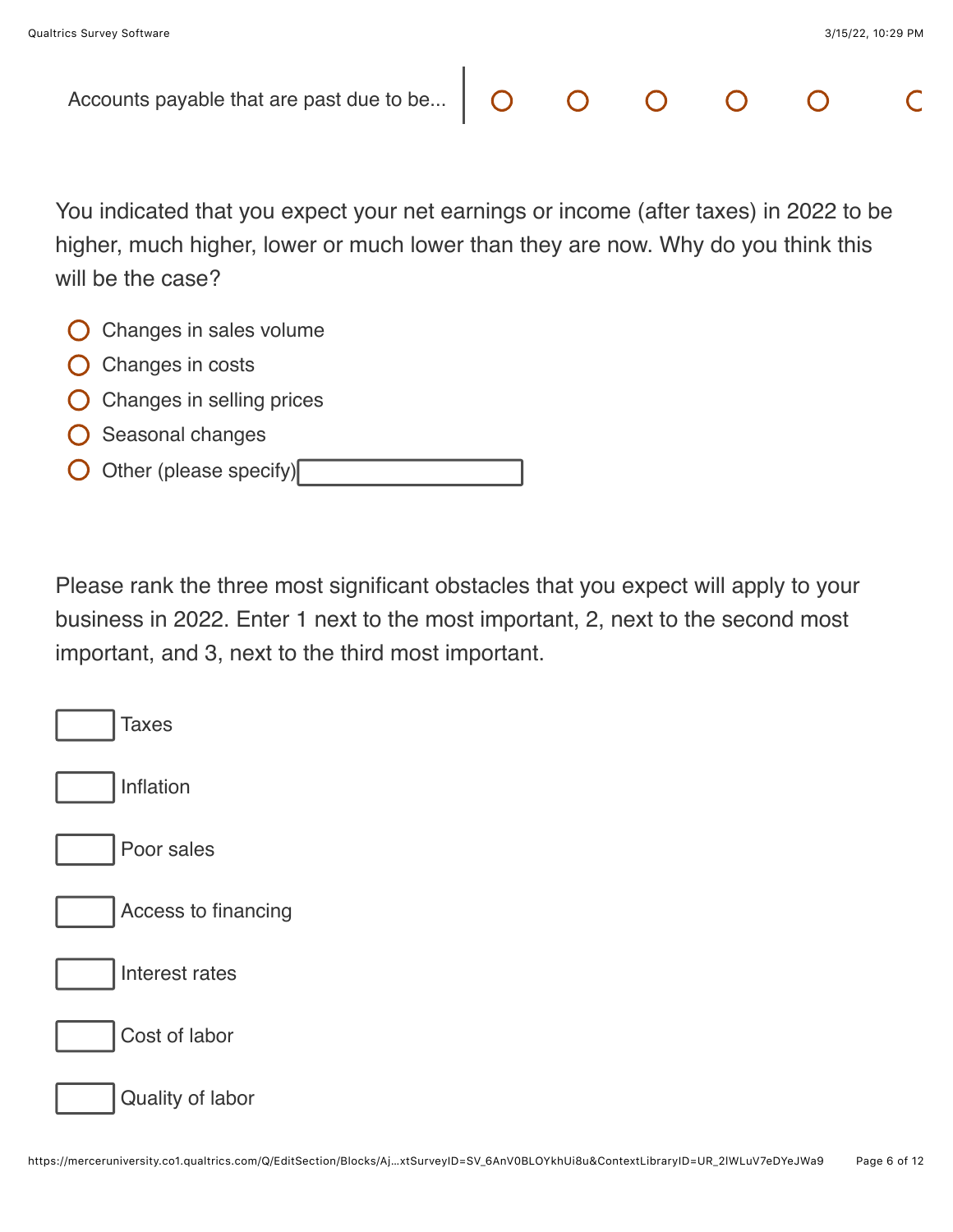

Other (please specify)

You indicated that one of the three most significant obstacles that you expect will apply to your business in 2022 will be "government regulations and/or red tape." Do you expect such regulations and/or red tape to be at...

- $\bigcirc$  The federal government level
- $\bigcirc$  The state government level
- $\bigcirc$  The local government level
- Other (please specify)

How likely is it that 2022 will be a good time for your business to expand in Middle Georgia?

Very Unlikely Unlikely Undecided Likely Very Likely

In general, how do you think the overall economy of Middle Georgia will be doing in 2022?

| Much Worse | Worse | About the Same | <b>Better</b> | <b>Much Better</b> |
|------------|-------|----------------|---------------|--------------------|
|            |       |                |               |                    |

Approximately, how many employees do you currently have, full and part-time, in the Middle Georgia area?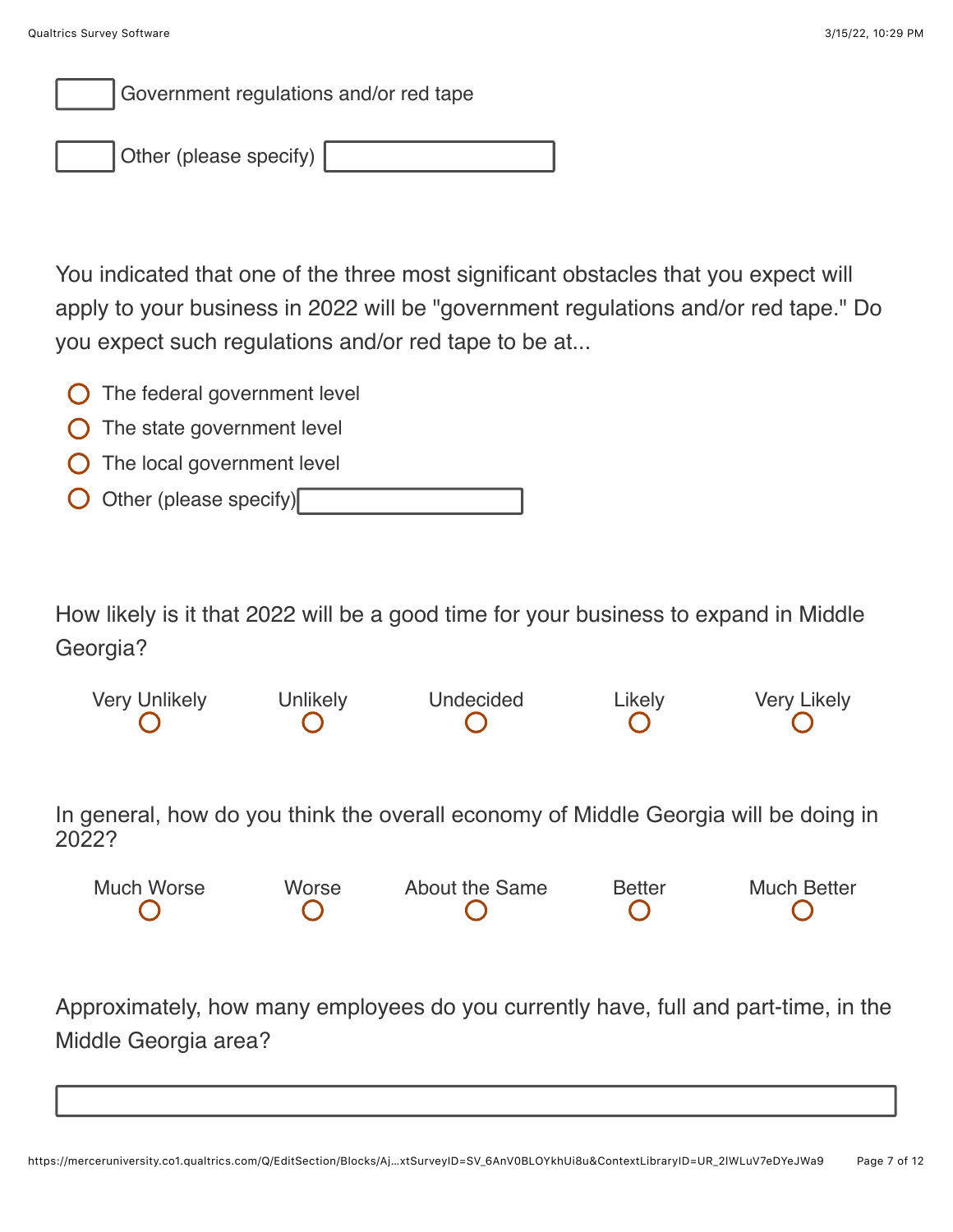During 2021, how easy was it for your company to fill vacancies in Middle Georgia?

| <b>Very Difficult</b> | <b>Difficult</b> | Neutral | Easy | <b>Very Easy</b> |
|-----------------------|------------------|---------|------|------------------|
|                       |                  |         |      |                  |

What was the main obstacle that you faced during 2021 when attempting to fill vacancies in Middle Georgia?

If you plan to hire new employees in Middle Georgia during 2022, will they mostly be...

|           |                  | We do not plan to hire new |
|-----------|------------------|----------------------------|
| Part Time | <b>Full Time</b> | employees                  |
|           |                  |                            |
|           |                  |                            |

What particular labor skill sets would you be looking for in potential employees during 2022?

- $\bigcirc$  Sales and customer representatives
- $\bigcap$  Cashiers and clerks
- $\bigcirc$  Office and administration support
- Laborers and freight/stock/material movers
- $\bigcirc$  Construction workers and supervisors
- **O** Agricultural workers
- $\bigcirc$  Machinists, welders, cutters, solderers and brazers
- $\bigcirc$  Maintenance and repair workers
- Industrial production managers $\left( \ \right)$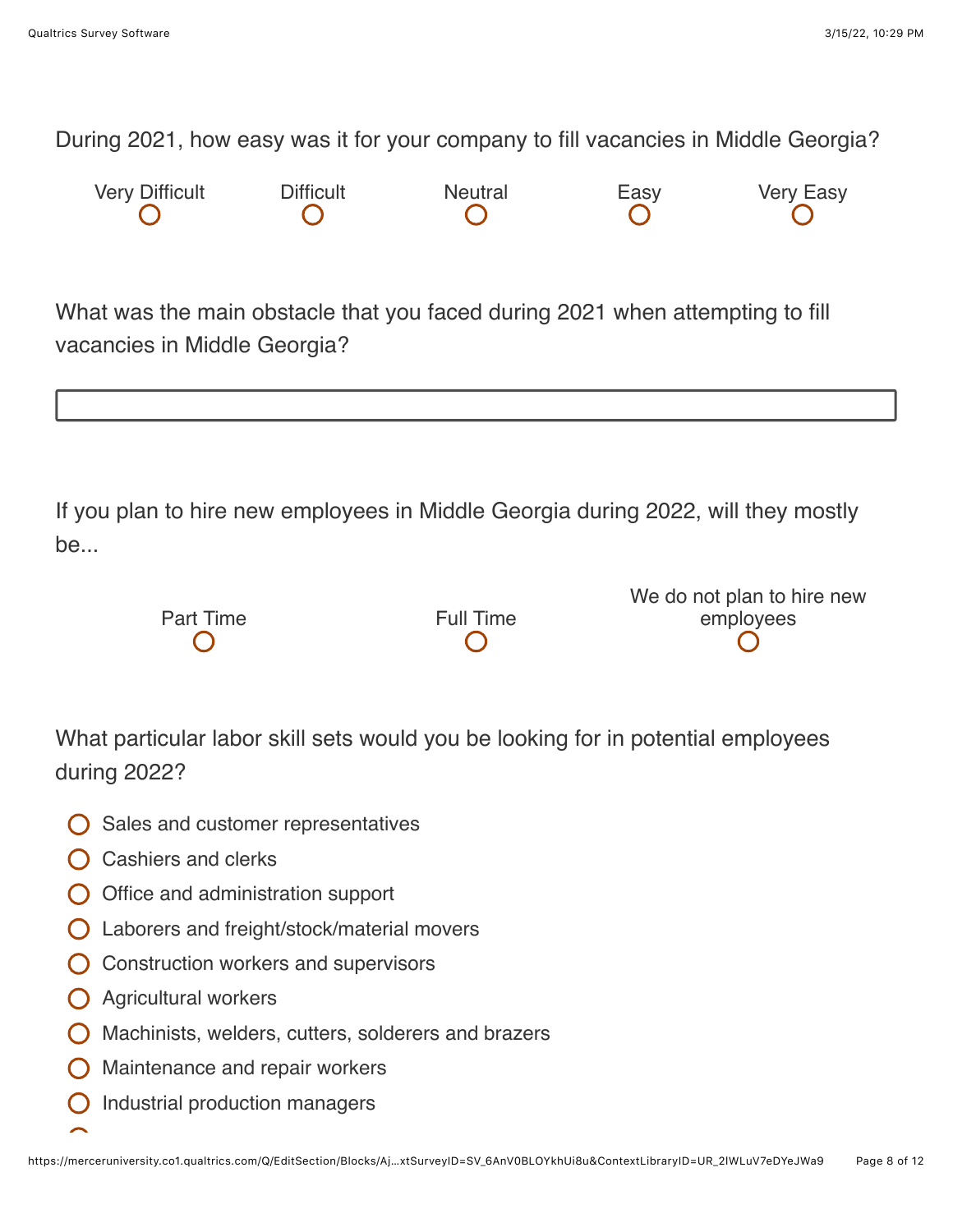- $\cup$  Marketing professionals
- Finance and accounting professionals
- **O** Lawyers and legal representatives
- $\bigcirc$  Healthcare practitioners
- Other (please specify)

In which Middle Georgia county do you plan to hire new employees during 2022? Please check all that apply.

- Baldwin County
- Bibb County
- Jones County
- Monroe County
- Crawford County
- Peach County
- Twiggs County
- Wilkinson County
- Houston County
- Pulaski County
- Putnam County

If you plan to REDUCE the number of employees in Middle Georgia during 2022, will those affected mostly be...



We do not plan to reduce the number of employees

In which Middle Georgia county do you plan to REDUCE the number of employees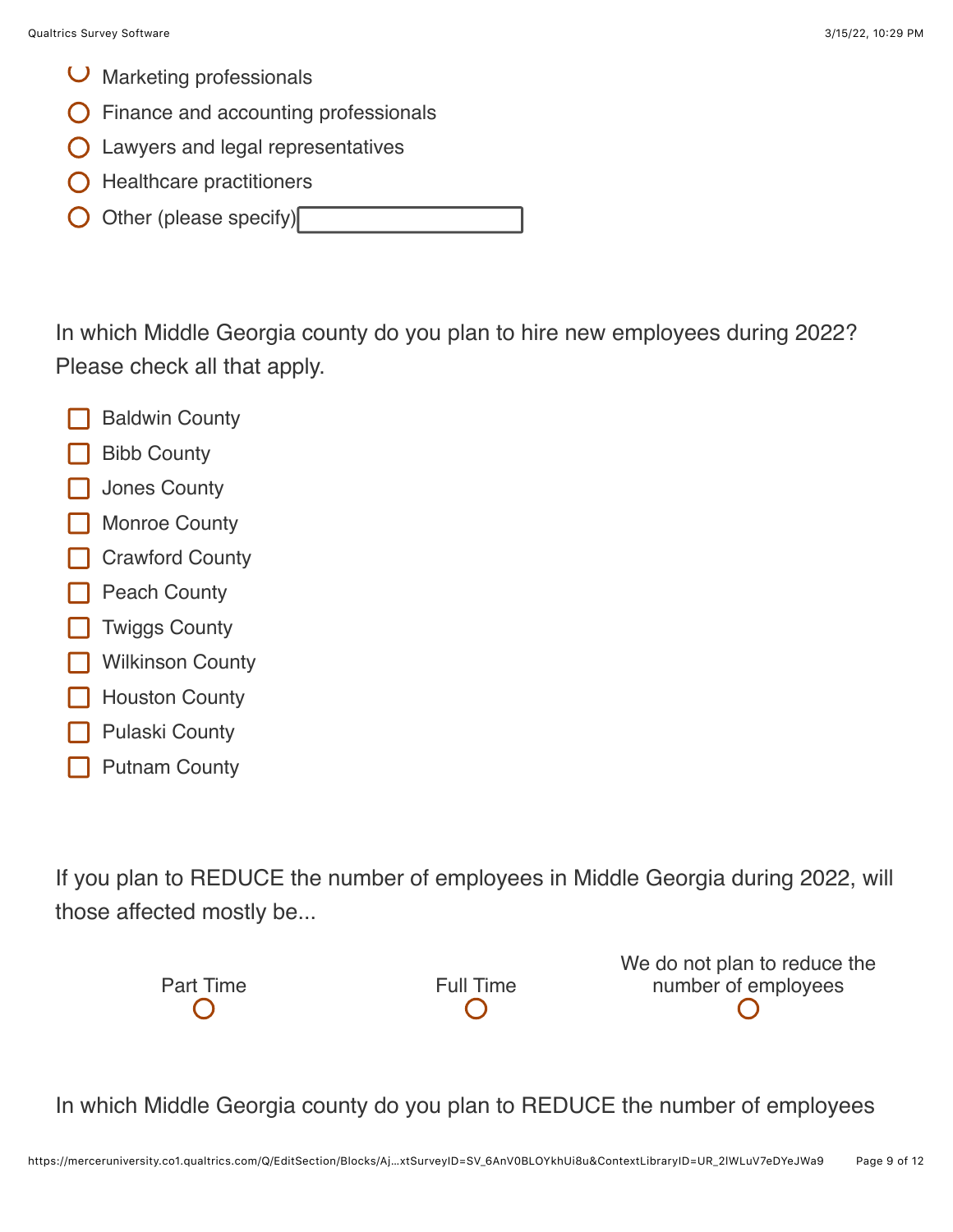during 2022? Please check all that apply.

- Baldwin County
- Bibb County
- Jones County
- Monroe County
- **Crawford County**
- **Peach County**
- **T** Twiggs County
- **Wilkinson County**
- Houston County
- Pulaski County
- Putnam County

Do you own this business?



Is your company headquartered in Middle Georgia?

| Yes        | <b>No</b>  |
|------------|------------|
| $\bigcirc$ | $\bigcirc$ |

In which Middle Georgia county is your principal office located?

- Baldwin County
- **O** Bibb County
- Jones County
- Monroe County
- $\cap$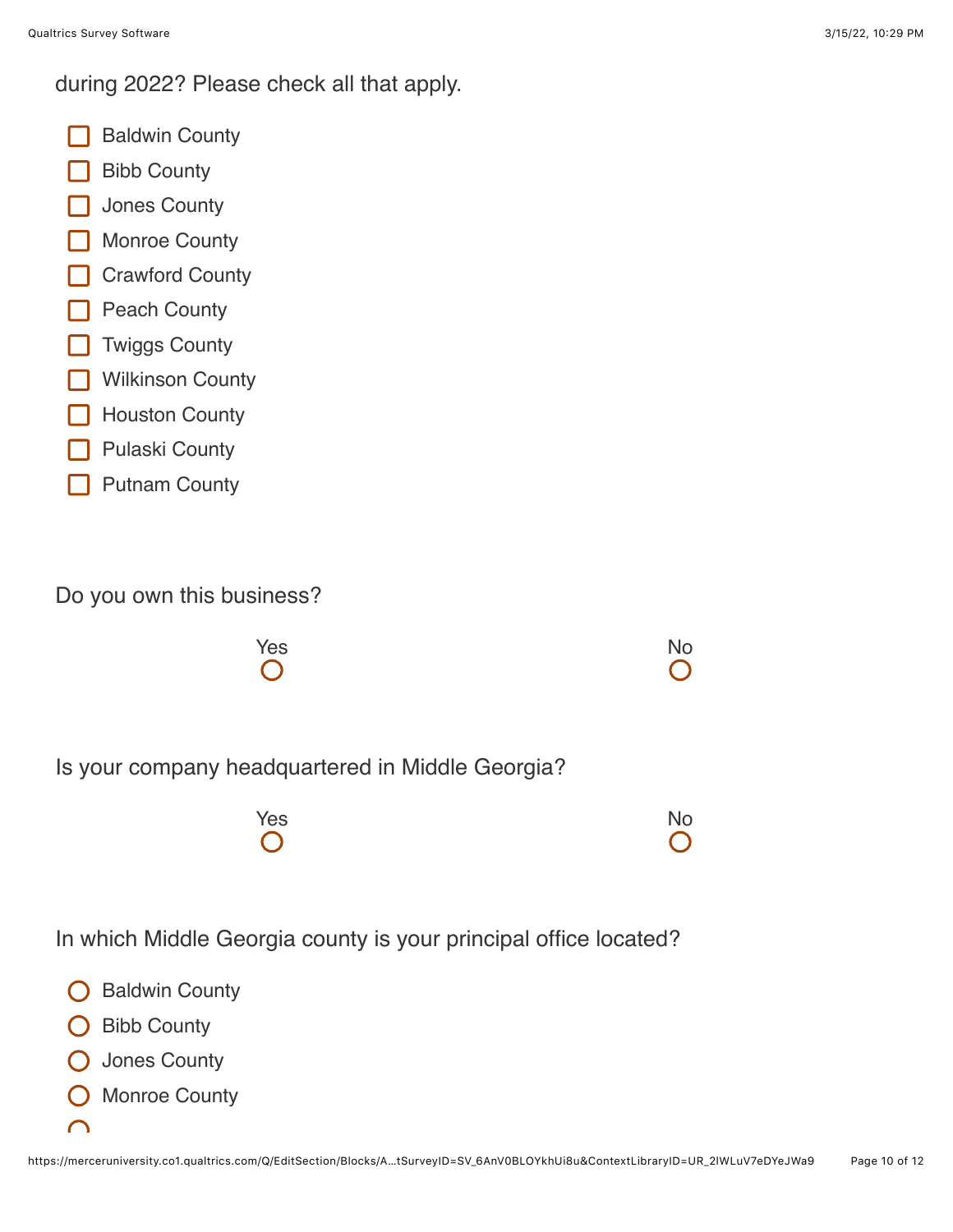- $\checkmark$ Crawford County
- Peach County
- O Twiggs County
- **O** Wilkinson County
- O Houston County
- Pulaski County
- Putnam County

Please classify your major business activity, using one of the categories below:

- $\bigcirc$  Agriculture, forestry, fishing and hunting
- Mining, quarrying, and oil and gas extraction
- **Construction**
- Manufacturing
- **O** Utilities
- O Wholesale trade
- $\bigcap$  Retail trade
- Transportation and warehousing
- Information
- Finance and insurance
- Real estate and rental and leasing
- Professional and technical services
- Management of companies and enterprises
- $\bigcap$  Administrative and waste services
- $\bigcap$  Educational services
- Health care and social assistance
- Arts, entertainment, and recreation
- Accommodation and food services
- Other services, except public administration
- Public administration